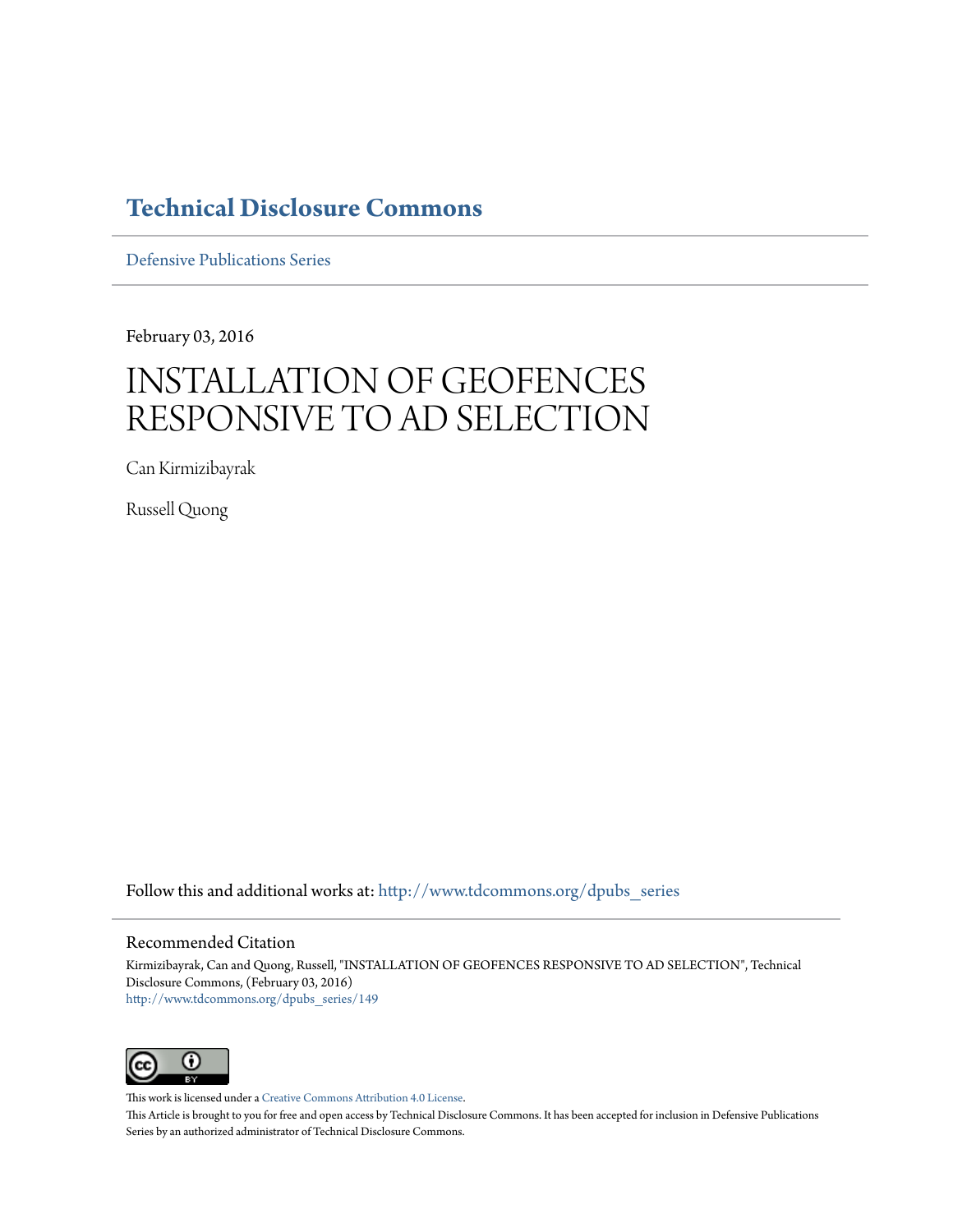## INSTALLATION OF GEOFENCES RESPONSIVE TO AD SELECTION

Geofencing is a location-based technology that allows an application (e.g., software application, hardware application, desktop/server application, mobile application, program, or resource) to set up a virtual boundary or fence around a real-world geographic location. By setting up the geofence, the application, a user, or other entity can be notified when a computing device triggers the geofence (e.g., by entering a geofence, exiting a geofence, or dwelling in the geofence for a predetermined duration). Geofences can also be used for distributing or delivering content (e.g., advertisements, coupons, online content, content items, websites, online documents, articles, blogs, posts, images, video, audio, or multimedia content). For example, geofencing can be employed to distribute location based content or advertisements to users of a mobile computing device.

This paper discusses systems and methods for configuring or installing geofences on mobile devices responsive to a user selecting a geofence ad. The system presents a "geofence ad" to a user via the user's device. The device can include mobile computing devices, mobile telecommunications devices, smart phones, personal digital assistants, laptop computers, notebooks, tablet computers, smart watches, wearable devices, or similar devices. The geofence ad can be associated with an advertiser, a fence radius, and a duration, and the geofence ad can be configured and provided by an advertiser. When the user selects the geofence ad, the geofence ad configures a geofence for the user's device.

For example, and with reference to Figure 1, the device 1 can include an ad manager 2 that receives ads from an ad platform 3 via a network 6 and saves the ads to a local ad database 4. The ad database 4 of the ad platform 3 and the device 1 can be stored in memory, hard disks, a file servers, etc. The ads saved to the ad database 4 can include geofence ads, non-geofence ads, or a combination thereof. The geofence ads, when displayed to a user, can include an indicator that indicates to the user the geofence ad is a geofence ad and not a standard ad. In some implementations, selecting the geofence ad can also take the user to a website associated with the advertiser. In other implementations, selecting the geofence ad only saves an indication of the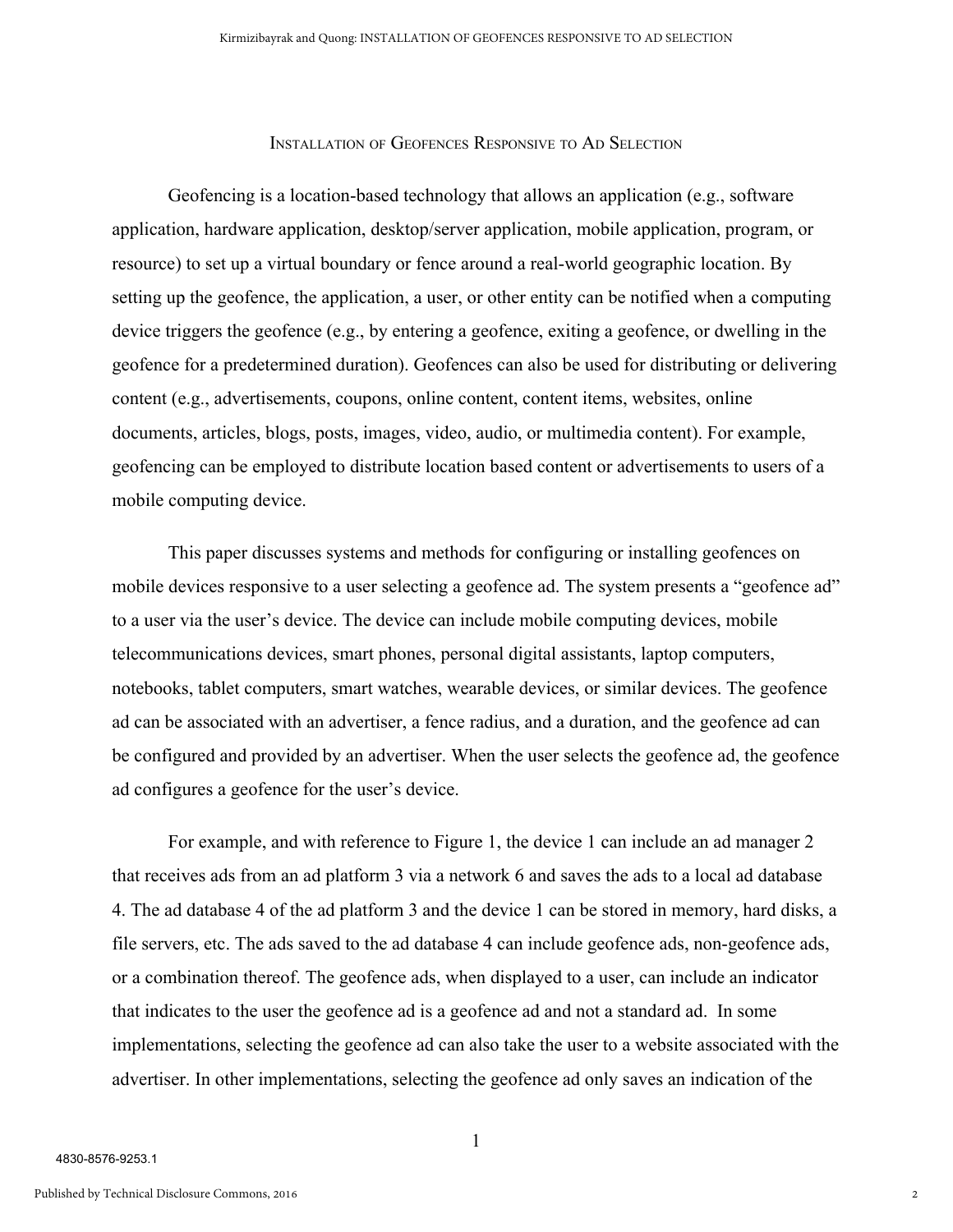geofence (and the information associated therewith) to the geofence database 5, which, for example, does not take the user away from the application the user is currently using on the device. Applications wishing to display an ad to a user of the device can request the ad from the ad manager 2. When the user selects a geofence ad from within the application, the ad manager 2 can save the data indicating the geofence associated with the selected geofence ad in a geofence database 5 of the device.

Each entry in the geofence database 5 can include a post-fence action, a radius of the geofence for circular geofences or a boundary of the geofence, an advertiser, a duration for the geofence to persist, contextual information, a target location, or a combination thereof. The contextual information can include information such as what application displayed the geofence ad to the user, content from the application that displayed the geofence ad, the time when the geofence ad was displayed, browsing history, network activity, preferences, installed applications, user interests, historical location information, or any combination thereof.

The radius of the geofence can indicate how far the geofence extends from a target location. For example, the target location may be the physical location of the store (or stores) associated with the geofence ad. In this example, if the radius is 1 mile, the geofence can be a circle, centered on the target location, with a 1 mile radius. The geofence can be noncircular. For example, the geofence may be a square or other polygon centered over the target location. In some implementations, the geofence is not centered on the target location. For example, the target location may be a store associated with the advertiser, but the geofence is placed over a competitor's store such that the user receives an ad for the store when the user is near the competitor's store. The geofence can also be generated around a point of interest, landmark, street intersection, zip code, city, or state. In some implementations, the geofence is generated along a border (e.g., of a city) rather than a set radius from a target location.

The post-fence action can indicate what action the ad manager 2 should perform when the ad manager 2 detects the geofence is triggered – for example, by the user entering the geofence. The post-fence action can include displaying an advertisement on the device 1, providing the user with a coupon, or providing the user with additional information. In some implementations,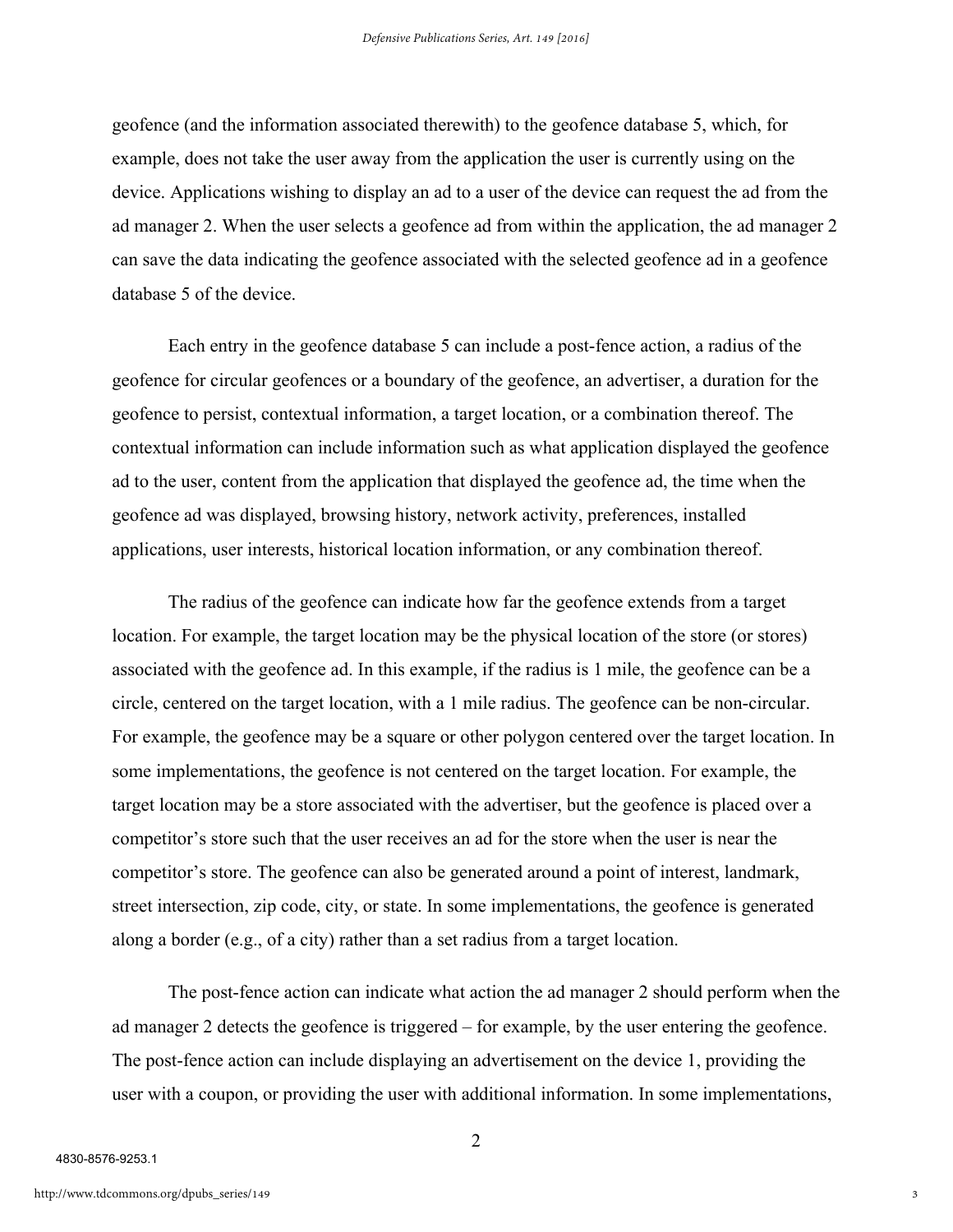multiple post-fence actions can be stored in association with each geofence in the geofence database 5. For example, a first action may be performed when the user enters the geofence and a second action may be performed if the user remains in the geofence for a predetermined amount of time. In some implementations, because the information about the geofence ad is stored locally by the ad manager 2, the post-fence action can be triggered when the device 1 is off line – e.g., when the device has no connection to the ad platform 3. In some implementations, the ad manager 2 also reports back to the ad platform 3 when the device 1 crosses or triggers the geofence.





As one example, Figure 2 illustrates a map that includes a local store 51. A geofence 52 surrounds the local store 51, and a smartphone 50 can in and out of the geofence 52. In this example, a user may select a geofence ad within an application executing on the user's smartphone 50. As described above, the ad can be provided to the application by the ad manager 2 on the user's smartphone 50. The geofence ad can be for the local store 51. In this example, the geofence ad can include a radius of 5 miles, a duration of two weeks, and a post-fence action of providing the user with a coupon when the post-fence action is triggered. Selecting the geofence ad in the application can cause a geofence to be saved to the geofence database. In the physical environment, the geofence 52 is logically generated around the local store 51. As the geofence 52 in this example has a radius 53 of 5 miles, the post-fence action is triggered when the smart phone 50 is within 5 miles of the local store 51. The post-fence action is triggered when the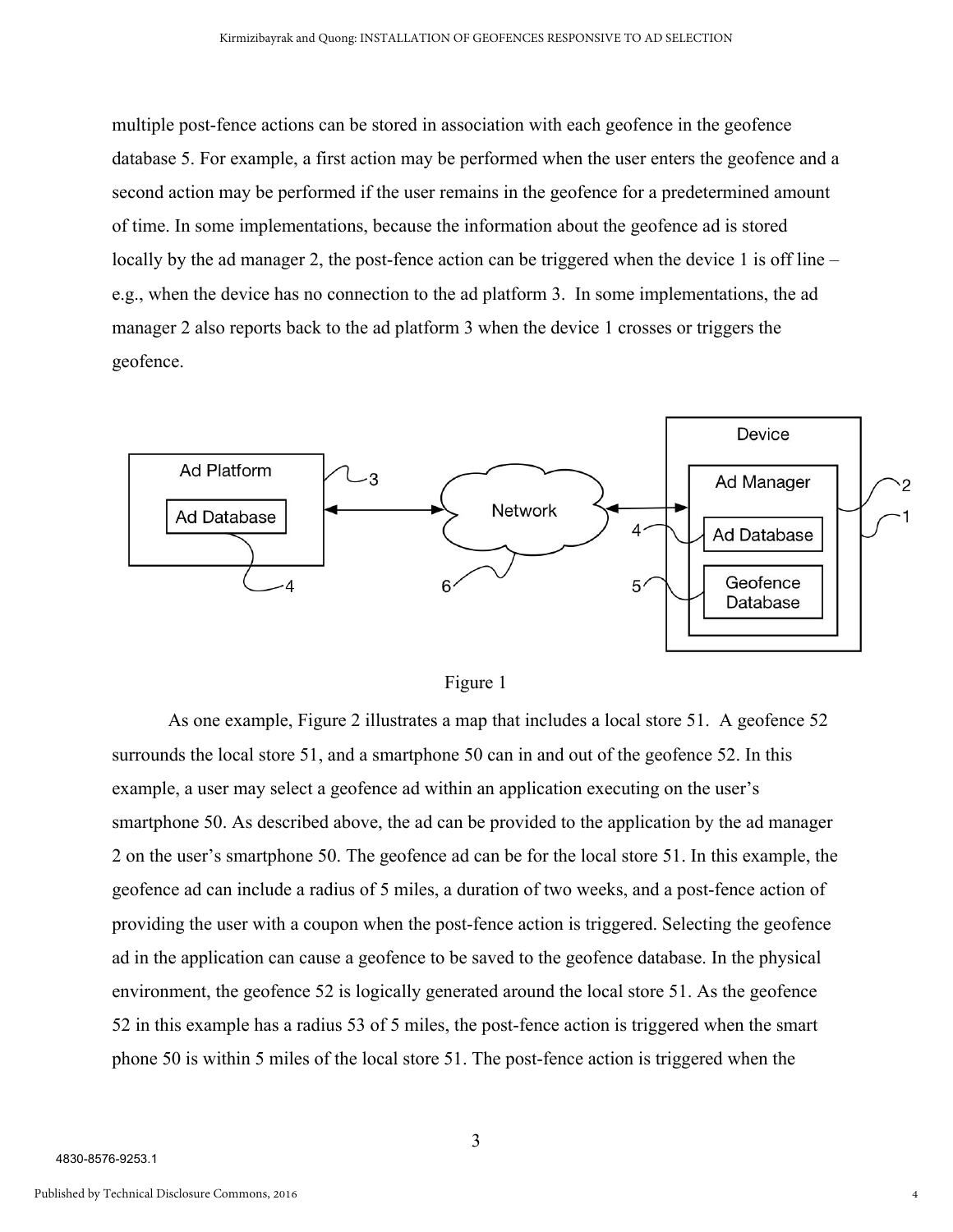smartphone 50 detects that the smartphone 50 has moved from a first location 54 outside the geofence 52 to a second location 55 within the geofence 52.

In some implementations, the location of the smartphone 50 is determined using GPS, cellular tower triangulation, RFID (or other near field communication techniques), proximity to Bluetooth devices, the detection of WIFI networks, or a combination thereof.

In this example, the post-fence action can be a coupon, which can be presented to the user, via the smartphone 50, when the smartphone 50 detects the smartphone 50 has entered the geofence 52. In this example, the geofence has a duration of two weeks. Accordingly, two weeks after the geofence is added to the geofence database, the ad manager removes the geofence from the geofence database. In other implementations, the geofence can be deleted from the geofence database after the post-fence action is triggered a predetermined number of times. For example, the geofence may be deleted after the post-fence action is triggered  $1, 5, 10, 15, 20$ , or other number of times. In some implementations, the ad manager maintains a predetermined number of geofences in the geofence database. For example, if the ad manager is configured to maintain 5 active geofences (and already has 5 active geofence stored in the geofence database), the selection of a sixth geofence ad would cause the ad manager to replace the oldest geofence in the geofence database with the geofence associated with the sixth geofence ad.